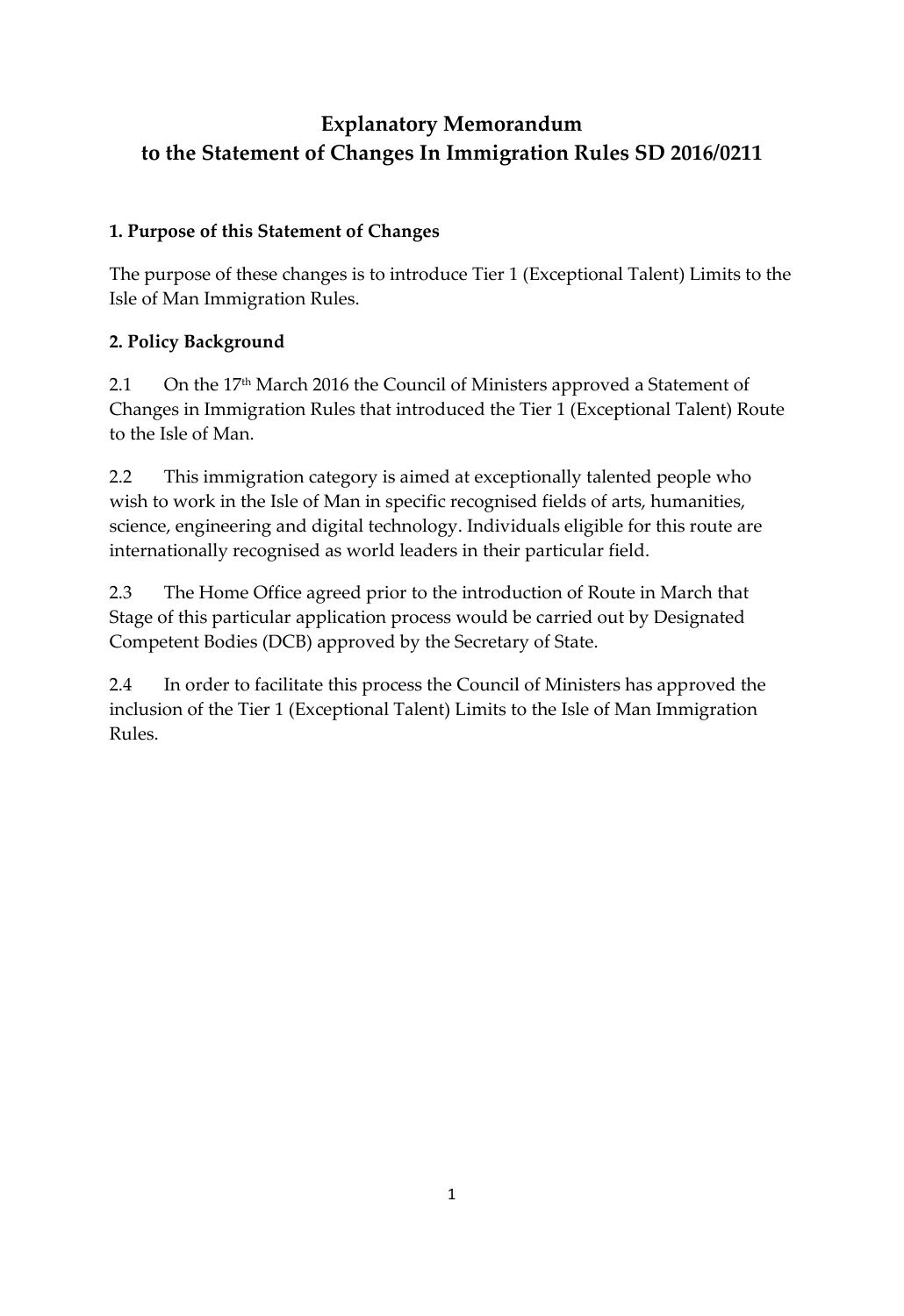Statutory Document 2016/0211



# **STATEMENT OF CHANGES IN**

**IMMIGRATION RULES**

Laid before Tynwald on  $19<sup>th</sup>$  July 2016 under section 3(2) of the Immigration Act 1971 (an Act of Parliament as extended to the Isle of Man by the Immigration (Isle of Man) Order 2008 (SI 2008 no. 680))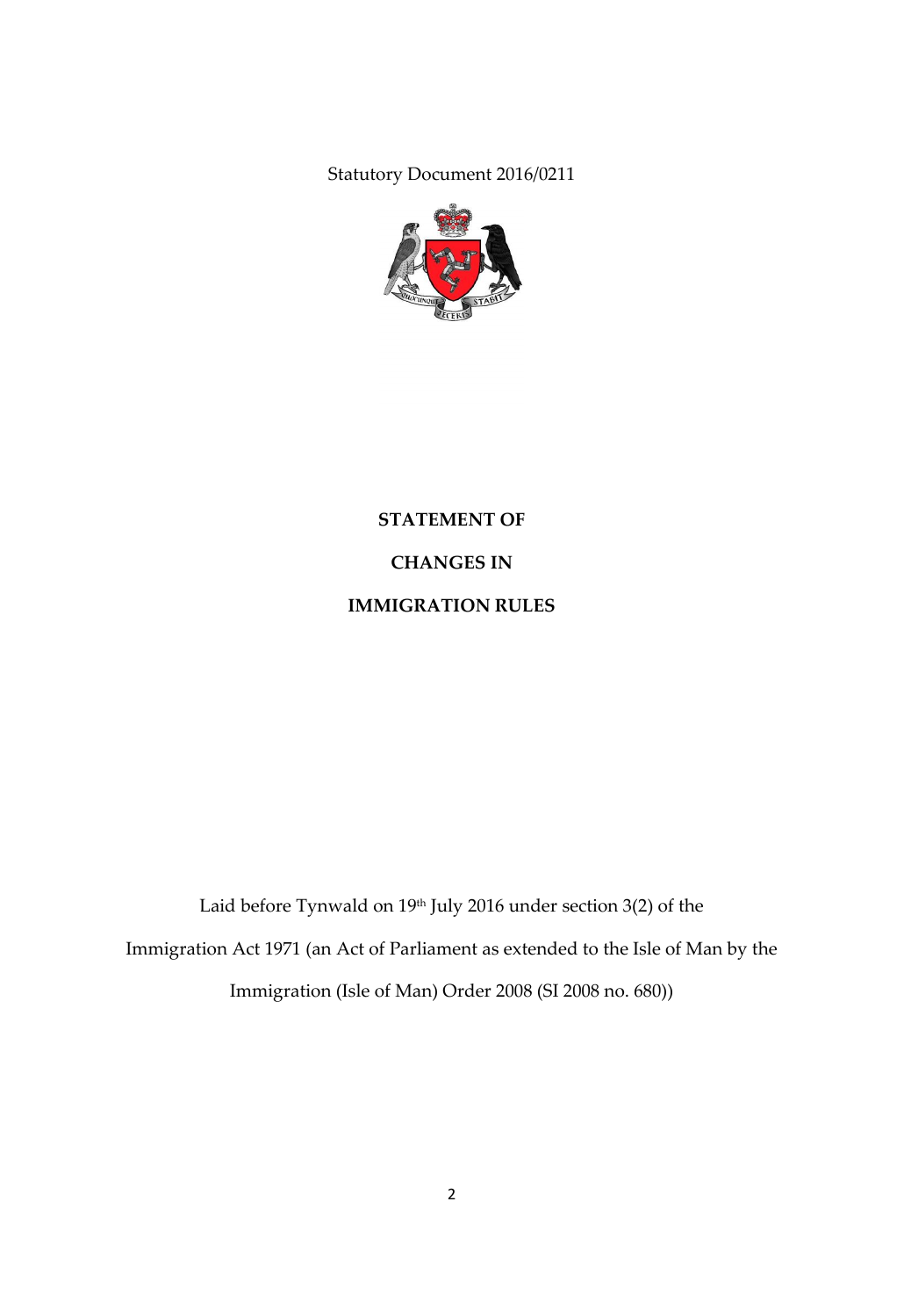The Council of Ministers has made the following changes to the Immigration Rules laid down by it as to the practice to be followed in the administration of the Immigration Act 1971<sup>1</sup> (of Parliament) as it has effect in the Isle of Man**<sup>2</sup>** for regulating entry into and the stay of persons in the Isle of Man and contained in the Statement laid before Tynwald on  $17^{\rm th}$  May 2005 $^{\rm 3}$ .

The changes in this Statement shall take effect on 24th June 2016. However, if an applicant has made an application for entry clearance or leave before 24<sup>th</sup> June 2016 and the application has not been decided before that date, it will be decided in accordance with the rules in force on 23rd June 2016.

### **Changes to the Introduction**

I1**.** In paragraph 6 delete the definition for "Tier 1 (exceptional Talent) Unique Reference Number and substitute:

"Under Part 6A and Appendix A of these Rules, **"Tier 1 (Exceptional Talent) Unique Reference Number"** means a unique reference number issued for the purposes of managing the Tier 1 (Exceptional Talent) Limit and provided by the UK Border Agency to an applicant prior to making his application as a Tier 1 (Exceptional Talent) Migrant."

### **Changes to Appendix A**

A1. After Table 1 delete: **"Tier 1 (Exceptional Talent) Limit** Paragraph 4 to 5 [Not Used]" and substitute:

#### **"Tier 1 (Exceptional Talent) Limit**

4. (a) The Secretary of State shall be entitled to limit the total number of Tier 1 (Exceptional Talent) endorsements Designated Competent Bodies may make in support of successful applications, for entry clearance and leave to remain in a particular period, to be referred to as the Tier 1 (Exceptional Talent) Limit.

(b) The Tier 1 (Exceptional Talent) Limit is 1,000 endorsements in total per year (beginning on 6 April and ending on 5 April) which will be allocated to the Designated Competent Bodies as follows:

 $\overline{\phantom{a}}$ 

<sup>1</sup> 1971 c. 77

<sup>&</sup>lt;sup>2</sup> See the Immigration (Isle of Man) Order 2008 (S.I. 2008 No 680)

<sup>3</sup> S.D. 62/05 amended by S.D.692/05, S.D. 442/06, S.D. 547/06, S.D. 781/06, S.D. 871/06, S.D. 124/07, S.D. 303/07, S.D. 534/07, S.D. 02/08, S.D. 500/08, GC 32/09, GC 35/09, GC 14/10, GC 26/10, GC 02/11, SD 518/11, SD 40/12, SD 0288/12, SD 0625/12, SD 0657/12, SD250/13, SD 302/13, SD 345/13 ,SD 2014/0004, SD 2014/0082, SD 2014/241, 2014/314 , 2014/324 and 2015/0265.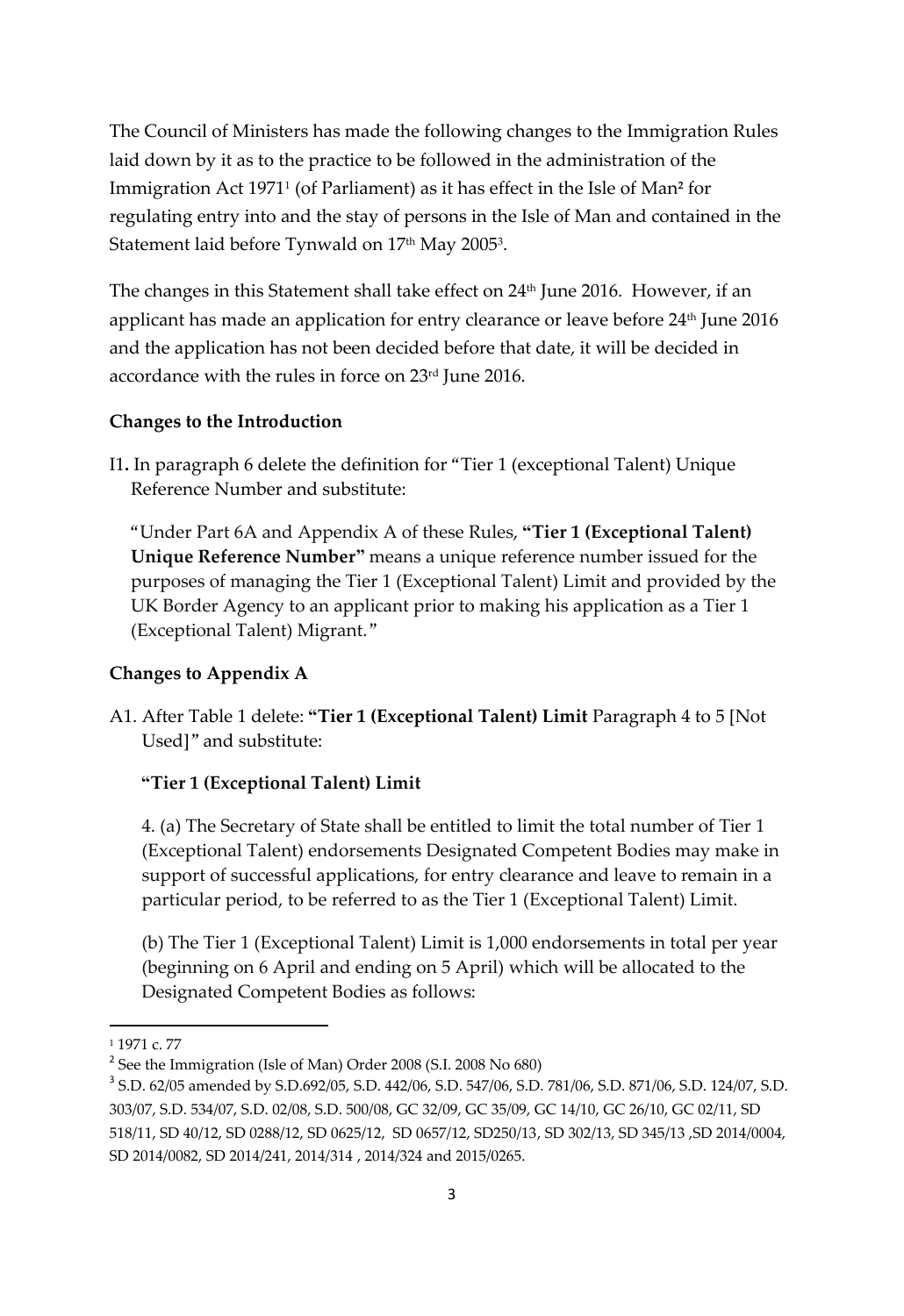(i) 250 endorsements to The Arts Council for the purpose of endorsing applicants with exceptional talent in the fields of arts and culture;

(ii) 250 endorsements to The Royal Society for the purpose of endorsing applicants with exceptional talent in the fields of natural sciences and medical science research;

(iii) 150 endorsements to The Royal Academy of Engineering for the purpose of endorsing applicants with exceptional talent in the field of engineering;

(iv) 150 endorsements to The British Academy for the purpose of endorsing applicants with exceptional talent in the fields of humanities and social sciences; and

(v) 200 endorsements to Tech City UK for the purpose of endorsing applicants with exceptional talent in the field of digital technology.

(c) The Tier 1 (Exceptional Talent) Limit will be operated according to the practice set out in paragraph 5 below.

(d) If a Designated Competent Body chooses to transfer part of its unused allocation of endorsements to another Designated Competent Body by mutual agreement of both bodies and the Secretary of State, the allocations of both bodies will be adjusted accordingly and the adjusted allocations will be published on the visas and immigration pages of the gov.uk website.

5. (a) Before an applicant applies for entry clearance or leave to remain (unless he has, or last had, leave as a Tier 1 (Exceptional Talent) Migrant), he must make an application for a Designated Competent Body endorsement, and this application must:

(i) be made to the UK Border Agency using the specified form,

(ii) state which Designated Competent Body he wishes to endorse his application, and

(iii) provide the specified evidence set out in Appendix L.

(b) A number of endorsements will be made available for each Designated Competent Body, as follows:

(i) From 6 April to 30 September each year, half that body's allocated endorsements under paragraph 4 above.

(ii) From 1 October to 5 April each year, that body's remaining unused allocated endorsements under paragraph 4 above.